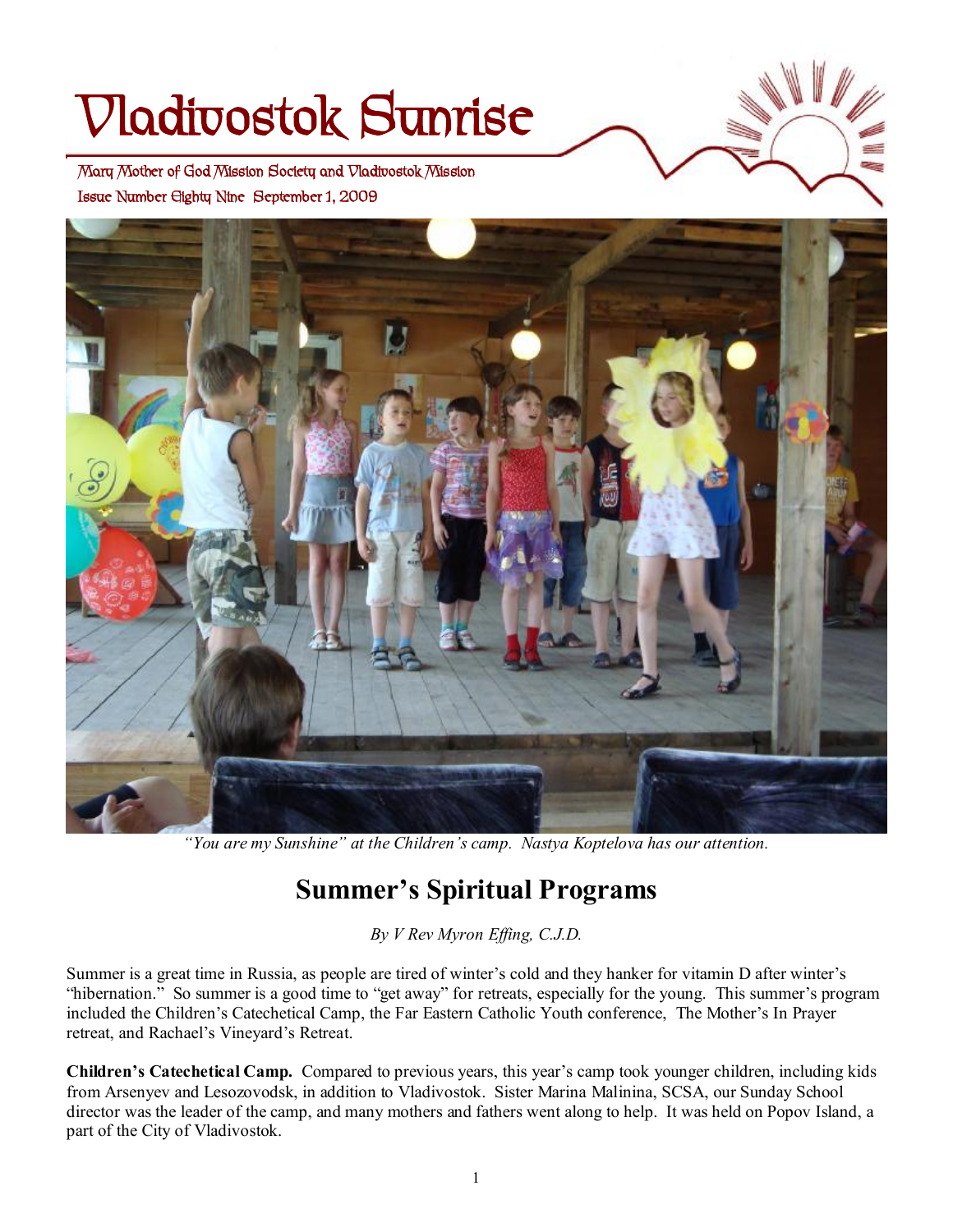

*The Vladivostok Islands are beautiful in the summer.* 

*There were a few chilly days.* 





*The children's handicrafts* 

**13th Annual Far Eastern Catholic Youth Conference.** This year it was held at a rural broken down camp near Blagoveschensk. This in the territory of the Transfiguration Parish and right on the Chinese border. Fr Daniel said it was the best Conference yet, and perhaps just because of the physical difficulties: there were clouds of mosquitoes in the swamp near the rivers, and the toilets were non-existent. The problems seemed to bring the youth together as they studied the themes of John Paul II's Theology of the Body, and "God in Me and I in God." Besides the 22 youths, three priests and five sisters attended the retreat.



*Youth Conference group photo.* 

*Trying to figure out the Gospel episode by acting it out.* 



**Remember "Mary Mother of God Mission Society" in your will.**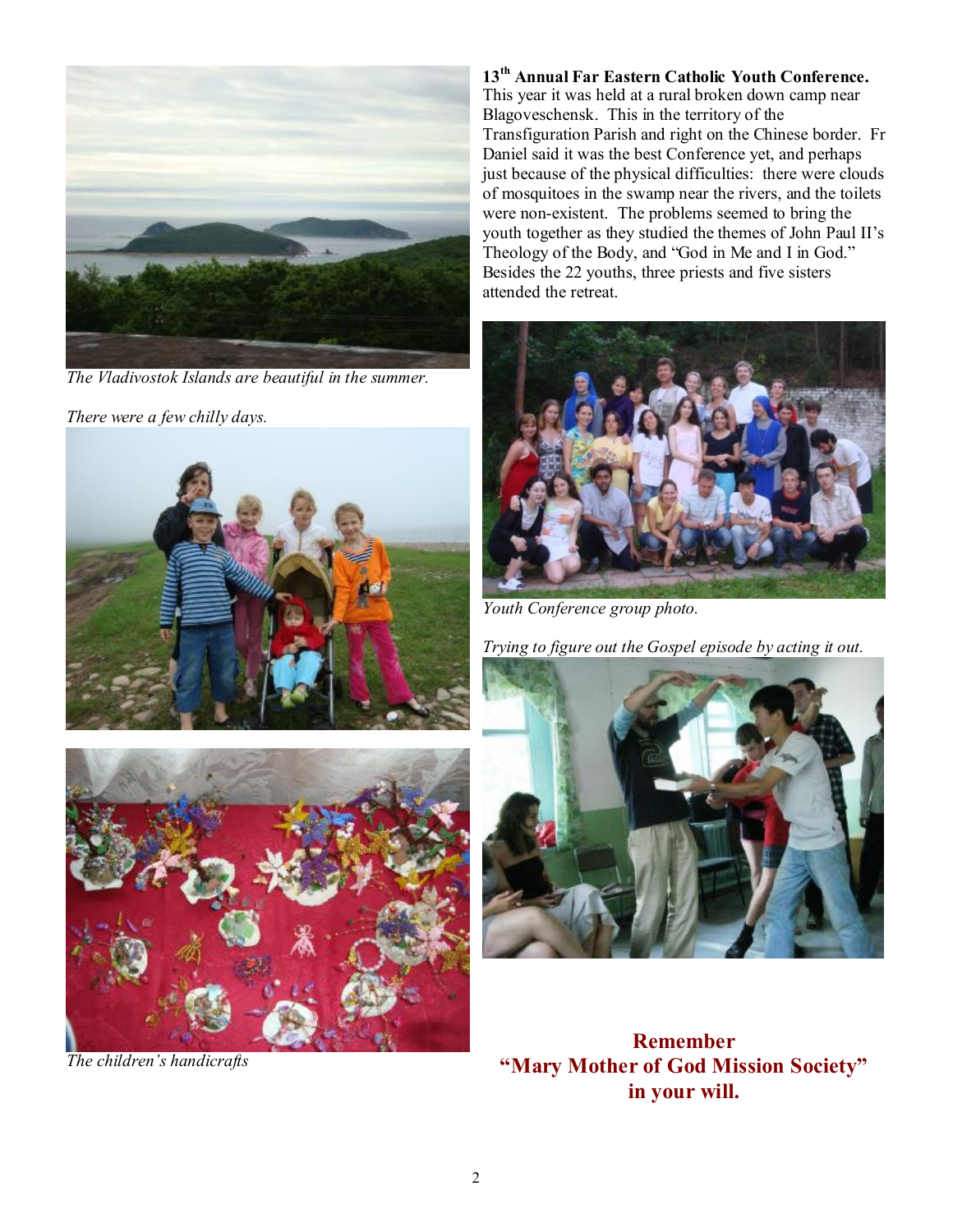

*The new sisters for Khabarovsk arrived in Russia just in time for the Conference. They are Sisters of the Incarnate Word from Ukraine. Here three of them are teasing a participant by showing they are ready to dress her in their habit.* 

*You CAN learn something about the Gospel from the TV provided you produce your own program.* 



**Mother's in Prayer** gather every Sunday before mass in their various parishes to pray for their children and grandchildren. Their annual retreat was held on Russian Island (also a part of the City of Vladivostok), and they were accompanied by some fathers, too.

**Rachael's Vineyard** held their second summer retreat at St Joseph's in Second River. The growing popularity of these retreats means we will need to make some changes to the parish premises to house more people.

These retreat programs are very important, especially for a people who have had little or no catechetical experience in



*Chores.* 

*Holy Mass is always a highlight of every retreat.* 



their young years when religion was forbidden here. We would be able to do more of them--unfortunately we weren't able to have an Omega retreat for university students this year--but we need more space and facilities to do them. We are hoping that our premises on Russian Island can be expanded and renovated for this purpose. Once the new bridge being constructed to the Island—to be completed by 2012—the Island will be regularly accessible by car and bus--An ideal place for retreats and weekend happenings for our growing parishes and their spiritual and catechetical needs.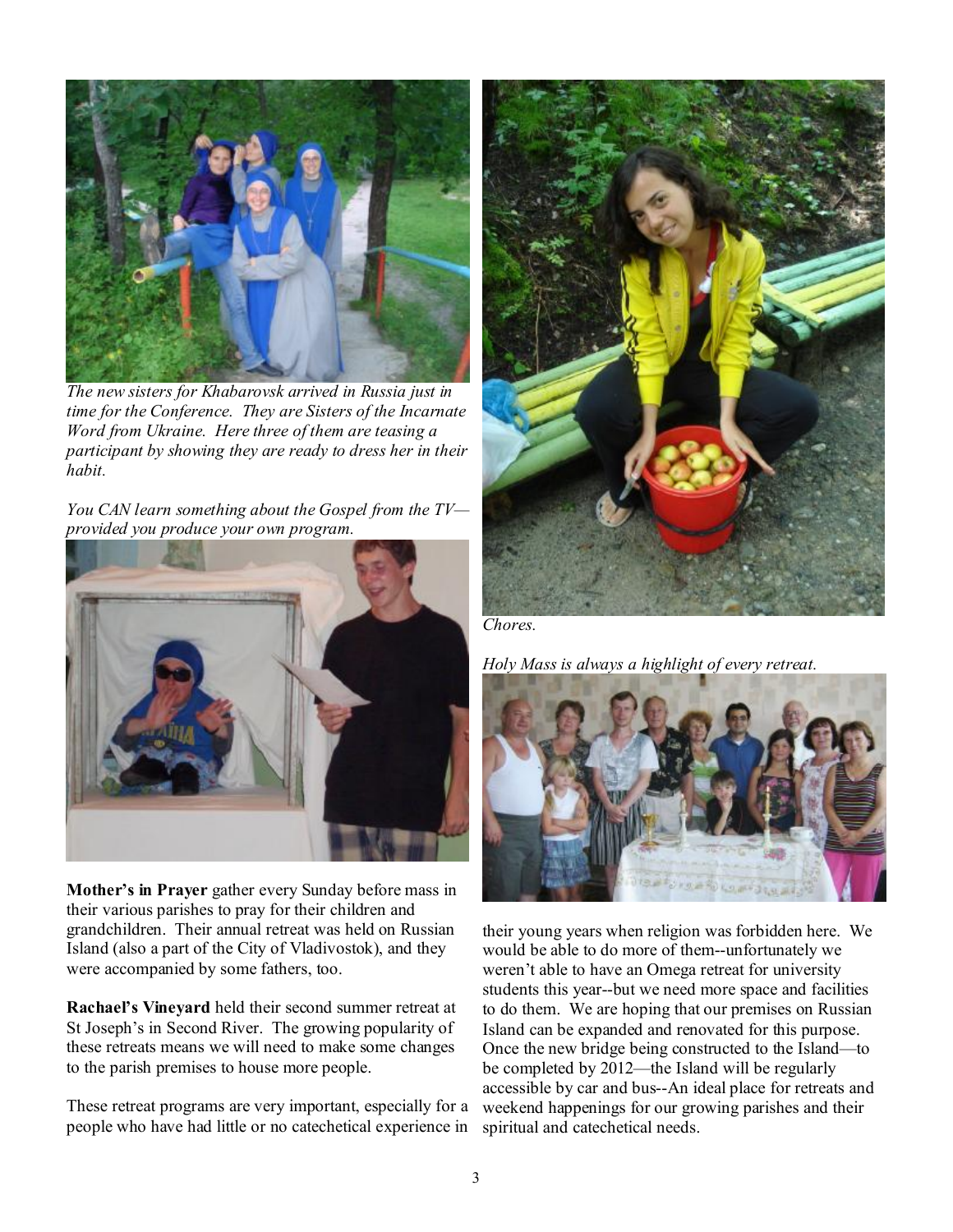## **How to Communicate with Us**

#### **Internet**

Russian language: [www.catholic.vladivostok.ru](http://www.catholic.vladivostok.ru) English language: [www.vladmission.org](http://www.vladmission.org) Sisters in Jesus the Lord in English: [www.cjd.cc](http://www.cjd.cc)

**Office in Russia: Phone and FAX:** 011-7-4232-26-96-14

myron@catholic.vladivostok.ru daniel@catholic.vladivostok.ru

**Office in California: Phone and FAX:** 1-(209) 408-0728 Mary Mother of God Mission Society 1736 Milestone Cir Modesto CA 95357 usoffice@vladmission.org

> **Sisters in Jesus the Lord:** 1-(816) 353-2177 7049 Blue Ridge Blvd Raytown, MO 64133 www.ejd.ee

**Vladivostok Sunrise** Edited and produced in Russia by V Rev Myron Effing, C.J.D. Printed in St Paul MN by Sexton Printing, Inc. Assembled for mailing by Nativity Parish, St Paul, Minnesota.

## **A New Home for Sisters in Jesus the Lord**

*by Sister Catherine Marie, C.J.D.* 

On the Feast of the Sacred Heart of Jesus, June 19, 2009, Sisters in Jesus the Lord gratefully received a decree of approbation from Most Reverend Robert W. Finn, Bishop of Kansas City-St. Joseph granting them diocesan recognition as a Private Association of the Faithful. In a letter dated April 30, 2009, Bishop Finn said, "I would be prepared to accept sponsorship of your foundation as Private Association of the Faithful, with the prospect of becoming Public Association or perhaps more over the next years." The sisters moved to the Diocese of Kansas City-St. Joseph on July 28, 2009. Their new residence is located at the parish of Our Lady of Lourdes Catholic Church in Raytown, Missouri. The pastor, Fr Steven Rogers, and his parishioners have given the sisters a warm welcome and are proving to be a most generous and thoughtful parish family. The sisters are very happy in their new home and extend their thanks to all who have in any way supported them in the past six years, and to those who helped them move and settle into their new home. Please join them in thanking Our Lord for such amazing blessings. And see our new contact information above, and the photo of the moving crew.



*The moving crew: Kansas City, here I come!* 

## **Opportunities**

♥ Want to **help at the hospice or at Orphanage #3?**

This is a list of needs that the last American groups of volunteers left for me:

- 1. A wider wheelchair
- 2. three or four baby highchairs
- 3. sleepers
- 4. clothes for primis
- 5. depends and pampers

6. somebody could make some bibs for the kids and elderly

7. Both places need a clothes drier (Russian type of electricity)

8. New plastic windows and SCREENS are needed in the hospice.

9. nightgowns and pajama bottoms for hospice adults. 10. Slippers for hospice adults.

The groups visited orphan homes in various cities. They said that the most needy homes were Vladivostok. Contact the mission office to join our mission team traveling to Vladivostok in October!

### ♥ Smart Giving – **A Double Tax Break**

By donating stock, you could effectively get a double tax break: You not only receive a charitable deduction for the amount of your gift, but you also avoided having to pay taxes on any gains since you'd bought the stock. This combination can give high-income taxpayers nearly 50% in savings. But now that the market has fallen sharply, you have to be careful with gifts. In particular, watch out for these pitfalls:

● **Short-term gains**. Giving away stock you've owned for less than a year doesn't give you a full tax break. If the value of the stock has gone up, you only get to deduct what you paid -- not what the shares are now worth.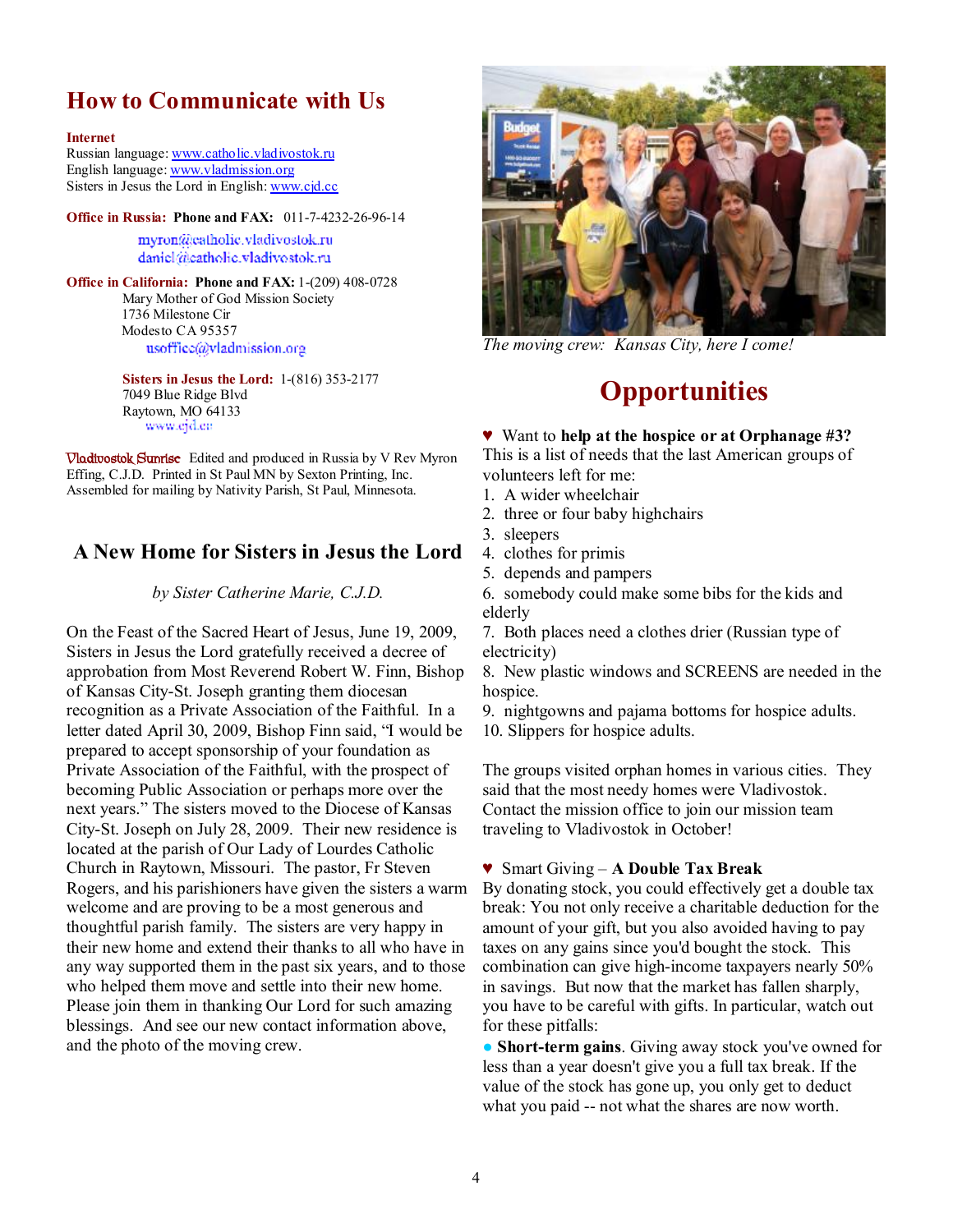● **Losing stocks**. If you have a loss on your shares, it's smarter to sell them and give away cash. That way you keep the benefit of a capital loss.

● **Donate**. Consider donating appreciated stock that you've held for over one year for the potential of a double tax break.

**Two Phone calls** – Donation of stock is quick and easy. 1. Call Vicky Trevillyan at the mission offfice (209) 408- 0728. She'll be happy to give you the short instructions, then simply call your broker. More questions? Please call Hugh Dillon at(763) 923-2239

♥ Your gift may be doubled if your employer has a **matching gift program**. See your Human Resources Department. And you may save time and postage by having your donation automatically submitted from your checking or savings account or credit card each month.

♥ **Sponsor a needy child** regularly. You would be a "Guardian Angel" for doing so. Contact us for details, and we will match you up with a child in need. Christmas and birthday presents for "your child" are welcome, too! You can mail them directly once you get the photo and address of the child from us.

♥ We could use a good light **sewing machine** if someone has one that they don't need.

♥ Order your *Harsh Vineyard: A History of Catholic Life in the Russian Far East* by our parishioner Miroslava Efimova with translation by Dr Gerri Kelly from our Modesto office or our website and receive a discounted price of \$18.00 plus S/H.

♥ We've added a few names to our **Speakers Bureau** recently! Thanks be to God for all the laity, religious, and priests who continue to give of your time speaking at parishes or representing us at conferences and Catholic organizations. We like to be invited to as many parishes as possible to speak about our mission. Most times a second collection is taken to keep the parishes in Vladivostok going. Our speakers have a few minutes during each Sunday Mass to talk about our work in Russia. Upcoming events where we need speakers: September 20-23 Nat. Catholic Dev Conf, Arlington, VA September 24-27 Nat. Council of Cath. Women, Jacksonville, FL. Becoming a member of our Speakers' Bureau is quite simple. Please call Vicky at the office in California, or send her an email.

♥ Seamstresses needed to **sew rosary cases** and book markers from discarded priests' vestments. Easy straight stitch. Contact the mission office.

♥ Live in **California**? Contact the mission office to get your SHARES card. Just by presenting this card every time you shop at your favorite grocery stores, Save Mart, Lucky, Food Maxx, or Smart Foods, they will donated 3% of your total grocery bill to the mission. IT'S NO COST TO YOU. The more you use the card, the more the mission receives. We received a \$1544 check for last quarter! It works! Thank you!

## **News Notes**

*by V Rev Myron Effing, C.J.D.*



● Father Chris Zugger's new book, *Finding a Hidden Church*, is the result of eight years of interviews and research covering the history of the Ruthenian Greek Catholic church in the USSR and independent Ukraine. Here you will find not only background history of the Church before 1945, but the heroic witness of Blessed Theodore Romzha (killed in 1947), Bishop Petro Oros (executed 1953), Bishop Alexander Khira who died in Kazakhstan, and scores of priests, their wives, their children, and other people who fought to keep their beloved Church alive in a hostile society. For ordering information, see<http://www.olphnm.org/>

● It's a trying time at the **hospice** where our volunteers work. Perhaps you heard that in European Russia many elderly died in a nursing home fire where there was no fire emergency equipment and where the windows were locked. The next day there was another fire in the building next door to that one, which means that there was an arsonist at work. But the result is that the Ministry of Emergency Affairs had a major fire department check of all nursing homes in Russia. The hospice probably does need some upgrading as far as fire safety is concerned, but where to get the finances? 21 of 32 patients there are indigent. One of our volunteers there is an American practical nurse. She says that she is impressed by the commitment of the staff and how they work with patients who really have nothing. (Actually the staff also has practically nothing because their pay is very low for working with indigent patients who can't pay for any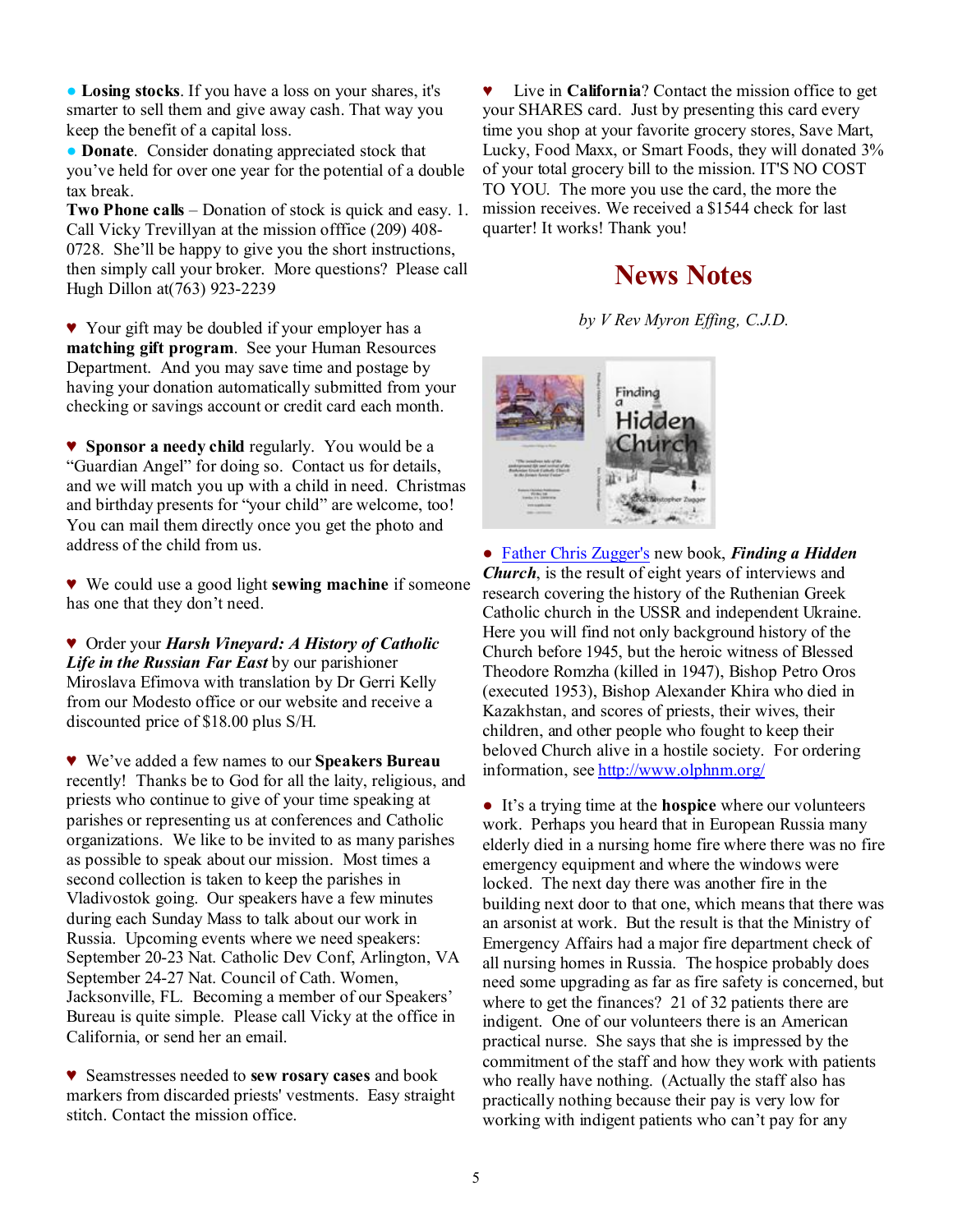perks or tips.) It won't surprise me if the hospice will be asking us for help with new fire safety equipment.

Besides our volunteers, this is an expression of thanks to those benefactors who help us care for these poor people. The patients need such simple things as house slippers, bibs, pajama bottoms, and housecoats.



*A typical hospice meal.* 

● The bells aren't ringing yet! The **steeples** are almost done. They are working on the last spires, and then they will work on the transept spires. We are anxious to have the final blessing when the bishop can come and we can say "Amen" to the church restoration program—a long 16 years! I was wondering how to thank those who have being praying and hoping with us to finish this great project. Maybe you have an idea for me?



*Looking up into the steeples with our four bells* hanging, *hoping to sound soon.* 

● Sr Maria Stella says of her visit here earlier: "We had a wonderful walking tour of the city by one of the students

of the parish. We visited the new **Orthodox** Cathedral, dedicated last year, the university, and saw the old synagogue (It was closed, unfortunately.) The highlight for me was going to the Orthodox diocesan offices, where there is a seminary and a theological library. Our guide took us to the library, and it turns out that the library is run by an Orthodox nun, Mother Esther. She was delighted to meet us, and when she heard that I am in the process of becoming a nun, she gave me a big hug and invited us to return anytime for tea and cookies! She showed us the half-shelf of Catholic books that they have--3 copies of the parish history, and a copy of the Catechism of the Catholic Church in Russian, among others. It was such a wonderful surprise to be greeted so warmly, since we have heard of many instances of hostility from the Orthodox towards Roman Catholics. We plan to return for tea."

● We've had great **groups visiting** this summer, including a group from our sister parish of the Immaculate Conception in North Little Rock, Arkansas and another from Vanderburgh County, Indiana. They have all had a great time, in addition to the work they have done while they were here. We also have two seminarians from Rome visiting—are they great men!



*Seminarians Benjamin Jones and Matthew Grady assembling new cribs at Children's Hospital #3.* 

● Next it's the **new school year**. Already the government social department is asking us to help with back to school needs for poor children. We like to help if we can—Our benefactors are the key to that.

● Three **seminarians** have arrived for this school year, and we are expecting two more to visit to see if they can discern a future with us in Russia.

Brother Xavier is from Manila, The Philippines. He has a lot of life experience in business, and has worked in many countries of the world. He speaks four languages and is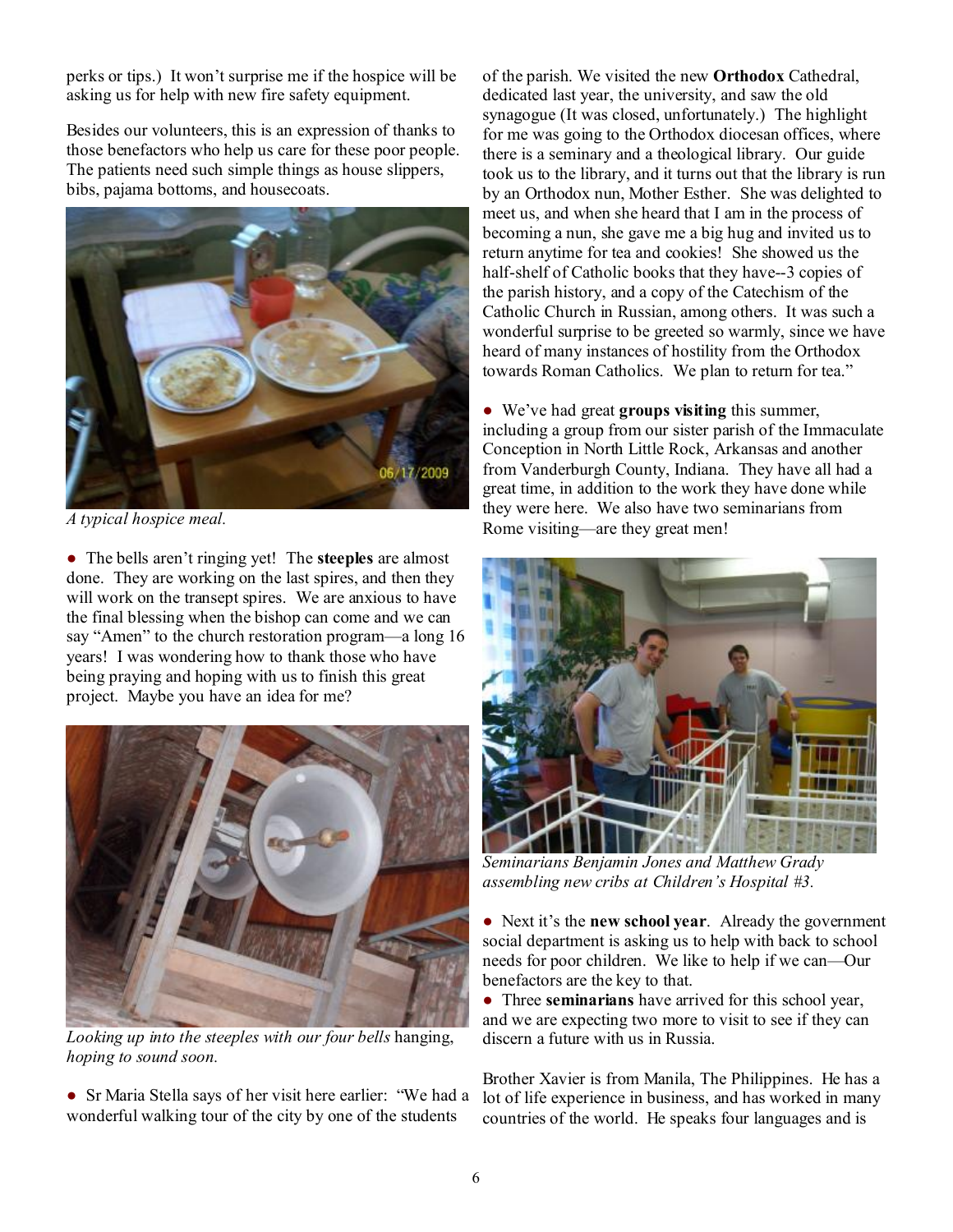now adding Russian to his list. He has long had an interest in the Canons Regular, our type of religious life. He entered our novitiate on August 14, so as to take his first vows next year on the Feast of the Assumption of our Lady. Earlier he was a visitor, and now he has come to stay.

Jesus has completed two years at the major seminary, although he himself is from Mexico. After a process of discernment, he came to the conclusion that he wanted to work in Russia, so he has come to us to learn the Russian language and to further discern his vocation to work in this country.



*Xavier is quite good at organizing projects and people.* 

*Patrick serves at the hospice on Thursdays.* 



"Patrick" is a native of Nigeria and finished his philosophy degree in preparation for the major seminary. It was quite a feat to complete all the necessary documents both with his government and with the Russian government in order to be able to get acquainted with us and Russia. Now is a favorite of the kids at Children's Hospital #3 where he is working every day as a volunteer. And he is searching for a soccer team to join here in the city.



We are excited to have these seminarians! Benefactors will appreciate that this is an additional financial burden on the mission. What a nice burden to have!

*Besides being a fulltime student, Jesus helps teach Spanish in the Omega program.* 

● As a matter of principle, we have been struggling for many years to try to increase our income within Russia itself, so as not to be dependant always on foreign aid. Recently our charitable organization Caritas had its first development conference. Beverly Williamson from Marian Educational Outreach of Evansville, Indiana, came to lead a two-day seminar on the theme "What is Development?" Russians from several organizations and parishes attended the seminar, and they were certainly enthused about their new understanding about how to go about promoting their work and doing fundraising within Russia itself.



*Caritas representatives attended from our whole deanery. Beverly is second from left in the front row.*